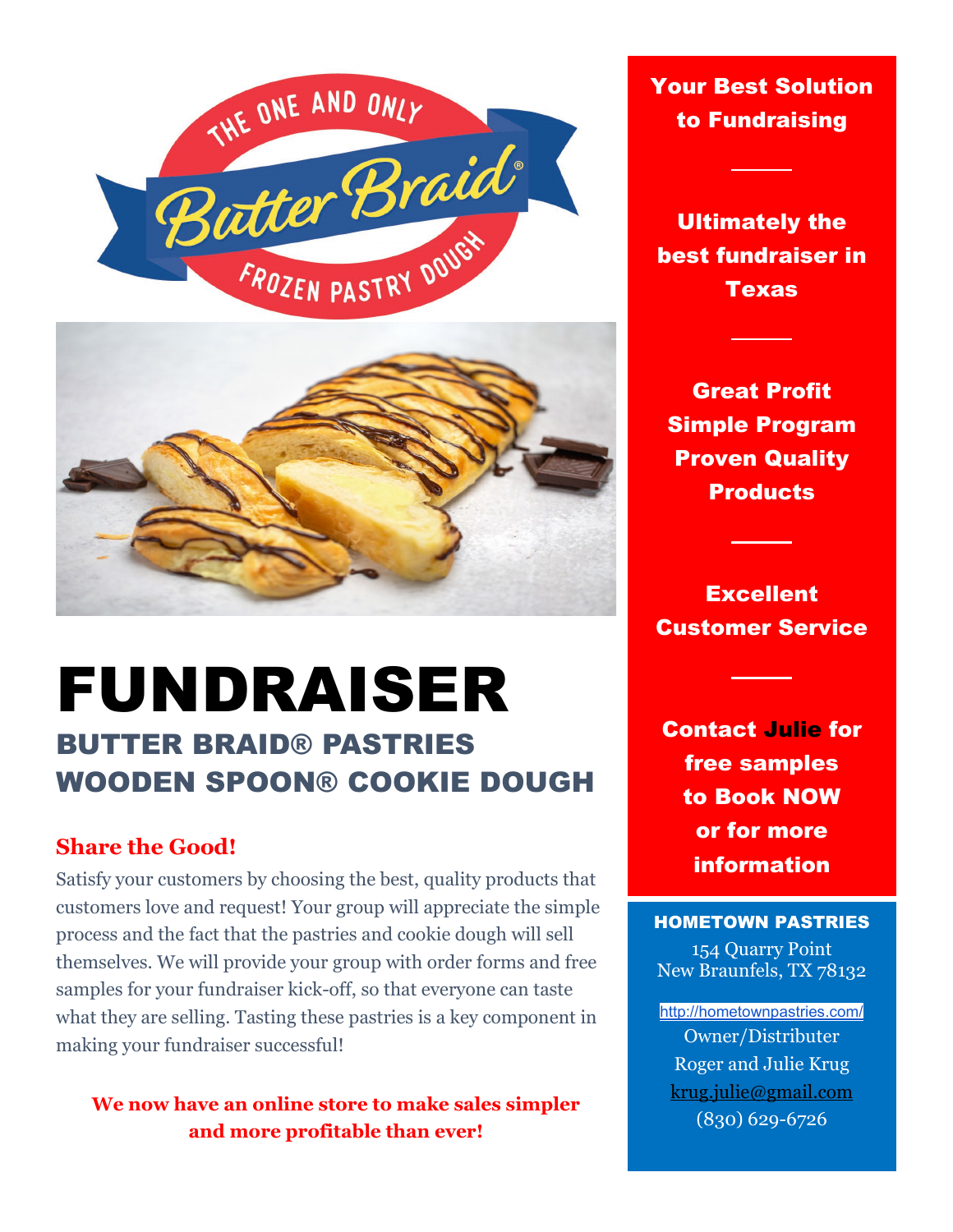

# Fundraising Made Simple and Profitable

 We look forward to working with your organization to create an easy, smooth running and successful fundraiser!

| <b>At Delivery</b>            | <b>Hometown Pastries</b><br>Schedule delivery with sales person                                 |                                |
|-------------------------------|-------------------------------------------------------------------------------------------------|--------------------------------|
| <b>Pay Invoice Amount</b>     | Please make check or money order payable to:                                                    |                                |
|                               | Krug.julie@gmail.com or (830) 629-6726                                                          |                                |
| <b>Order Due</b>              | By email or phone Tuesday at noon<br>We will provide an order tabulator by email (online store) |                                |
|                               | when the order is placed                                                                        |                                |
| <b>Customer Payment</b>       | Pre-payment to your organization                                                                |                                |
|                               | 1051 units and over $= $250$                                                                    |                                |
|                               | 551-650 units sold = $$125$                                                                     | 951-1050 units sold = $$225$   |
|                               | 451-550 units sold = $$100$                                                                     | 851-950 units sold = $$200$    |
|                               | 351-450 units sold = $$75$                                                                      | 751-850 units sold = $$175$    |
|                               | 250-350 units sold = $$50$                                                                      | 651-750 units sold = $$150$    |
| <b>Incentives</b>             | If you offer an incentive, we will contribute at the following levels:                          |                                |
| <b>Order Forms</b>            | <b>FREE</b>                                                                                     |                                |
| <b>Frozen Samples</b>         | <b>FREE</b>                                                                                     |                                |
|                               |                                                                                                 | (1 lb. 6 oz pk)                |
| <b>Or Both</b>                | $(40 - 1)$ oz. cubes)                                                                           | <b>Strawberry Cream Cheese</b> |
|                               | White Chunk Macadamia                                                                           | Four Cheese & Herb             |
| <b>Cookie Dough</b>           | Snickerdoodle                                                                                   | <b>Cream Cheese</b>            |
| <b>Wooden Spoon®</b>          | <b>Peanut Butter Perfection</b>                                                                 | Cherry, Cinnamon               |
|                               | <b>Cranberry Oatmeal Medley</b>                                                                 | <b>Blueberry Cream Cheese</b>  |
| <b>Butter Braid® Pastries</b> | Classic Chocolate Chip                                                                          | <b>Bavarian Creme</b>          |
|                               | Triple Chocolate                                                                                | Apple                          |
| You can choose to sell        | <b>Cookie Dough Flavors</b>                                                                     | <b>Pastry Flavors</b>          |
| (effective August 1, 2016)    | \$16 per pkg. Wooden Spoon® Frozen Cookie Dough                                                 |                                |
| <b>Selling Price</b>          | \$14 per each Butter Braid® Pastry                                                              |                                |
|                               | &6.75 on each pkg. Wooden Spoon® Cookie Dough                                                   |                                |
| Profit                        | \$5.85 on each Butter Braid® Pastry Sold                                                        |                                |
|                               |                                                                                                 |                                |